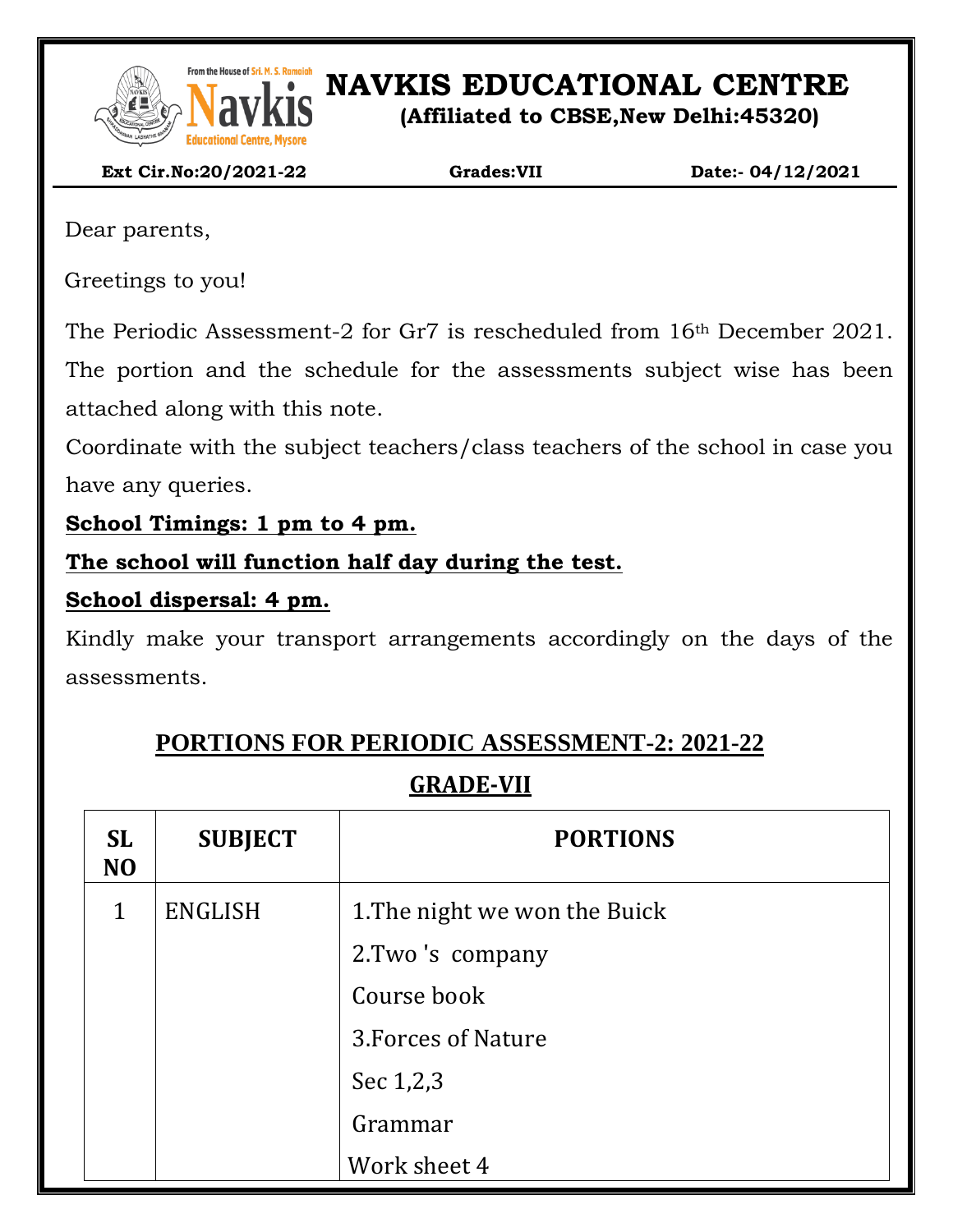| $\overline{2}$ | <b>II LANGUAGE</b><br><b>KANNADA</b>  | 1.ಮೈಲಾರ ಮಹಾದೇವ<br>2.ಹಚೇ್ಚವು ಕನ್ನಡದ ದೀಪ<br>3. ಚಗಳಿ ಇರುವೆ |  |
|----------------|---------------------------------------|---------------------------------------------------------|--|
|                |                                       | 4. ವ್ಯಾಕರಣ                                              |  |
| 3              | <b>III LANGUAGE</b><br><b>KANNADA</b> | 1.ಭಗೀರಥ                                                 |  |
|                |                                       | 2.ಮೃಗಾಲಯದಲ್ಲಿ ಒಂದು ದಿನ<br>3. ಜಾತ್ರೆ                     |  |
| 4              | <b>II LANGUAGE</b>                    | 1.आकाश में अकेले                                        |  |
|                | <b>HINDI</b>                          | 2.धनपुर लसकर<br>3. मॉ                                   |  |
| 5              | <b>III LANGUAGE</b>                   | 1. देखकर चलो भाई                                        |  |
|                | <b>HINDI</b>                          | 2.मैं हूं रबड़<br>3.प्यार भरा एक खत                     |  |
| 6              | <b>MATHEMATICS</b>                    | Congruence of triangle<br>1.                            |  |
|                |                                       | 2. Rational numbers                                     |  |
| 7              | <b>SCIENCE</b>                        | 1. Weather climate and Adaptation<br>2. Soil            |  |
|                |                                       | 3. Time and motion                                      |  |
| 8              | SOCIAL<br><b>SCIENCE</b>              | 1. History - Cities, Traders and Crafts people          |  |
|                |                                       | 2. Geography –                                          |  |
|                |                                       | 1. Humidity and Rainfall                                |  |
|                |                                       | 2. Water                                                |  |
|                |                                       | 3. Social and Political Life -                          |  |
|                |                                       | 1. Media and Democracy<br>2. Advertising                |  |